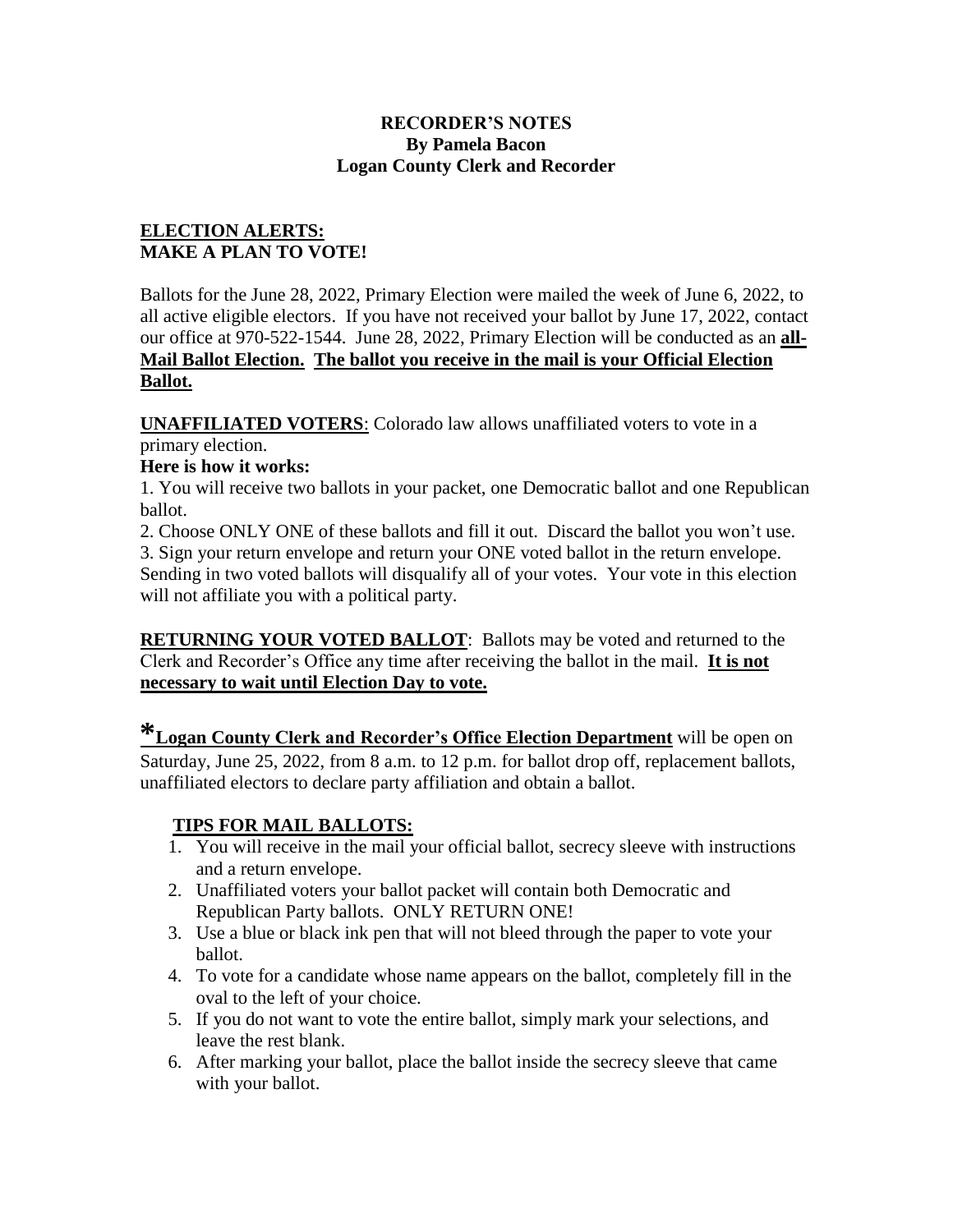- 7. Place the ballot and the secrecy sleeve in your return envelope addressed to Logan County Clerk and Recorder, 315 Main Street, Suite 3, Sterling, CO 80751.
- 8. **Before sealing the envelope, please sign the signature affidavit located on the back of the envelope. This is required in order for your ballot to be processed. We must compare every signature to make sure that the intended voter was the one who signed the envelope.** 
	- Drop your ballot off at the Logan County Clerk & Recorder's Office at 315 Main Street, Sterling, CO 80751, located on the first floor, northwest corner of the Courthouse or,
	- Drop your ballot in the 24/7 drop box located in the Courthouse parking lot (Ash Street entrance) east side of the parking area (no postage necessary).
	- You may also mail your ballot using the envelope provided but (adequate postage will be required) but do not mail after June 20, 2022, as Postmarks do not count!

## **Election Offenses:**

C.R.S. 1-13-710 Any voter who votes more than once or having voted once, offers to vote again shall be punished by a fine of not more than five thousand dollars or by imprisonment in the county jail for not more than eighteen months, or both such fine and imprisonment.

C.R.S. 1-13-112 Any person who, by use of force or other means, unduly influences an elector to vote in any particular manner or to refrain from voting, or who falsely makes, alters, forges, or counterfeits any mail ballot before or after it has been cast, or who destroys, defaces, mutilates, or tampers with such a ballot shall be punished by a fine of not more than five thousand dollars, or by imprisonment in the county jail for not more than eighteen months, or by both such fine and imprisonment.

C.R.S 1-13-704.5 It is a class five felony charge to register to vote or vote in an election for which a person is not legally eligible.

C.R.S 1-13-106 Any person who falsely makes, alters, forges, or counterfeits any ballot before or after it has been cast, or who forges any name of a person as a signer or witness to a petition or nomination paper, or who forges any letter of acceptance, declination, or withdrawal, or who forges the name of a registered elector to a voter's mail-in or mail ballot commits forgery.

**PLAN AHEAD: Logan County Offices will be closed Monday, July 4, 2022, to celebrate Independence Day!** 

**The Logan County Clerk and Recorder will turn over evidence of any election offenses to the District Attorney's office for investigation and prosecution.**